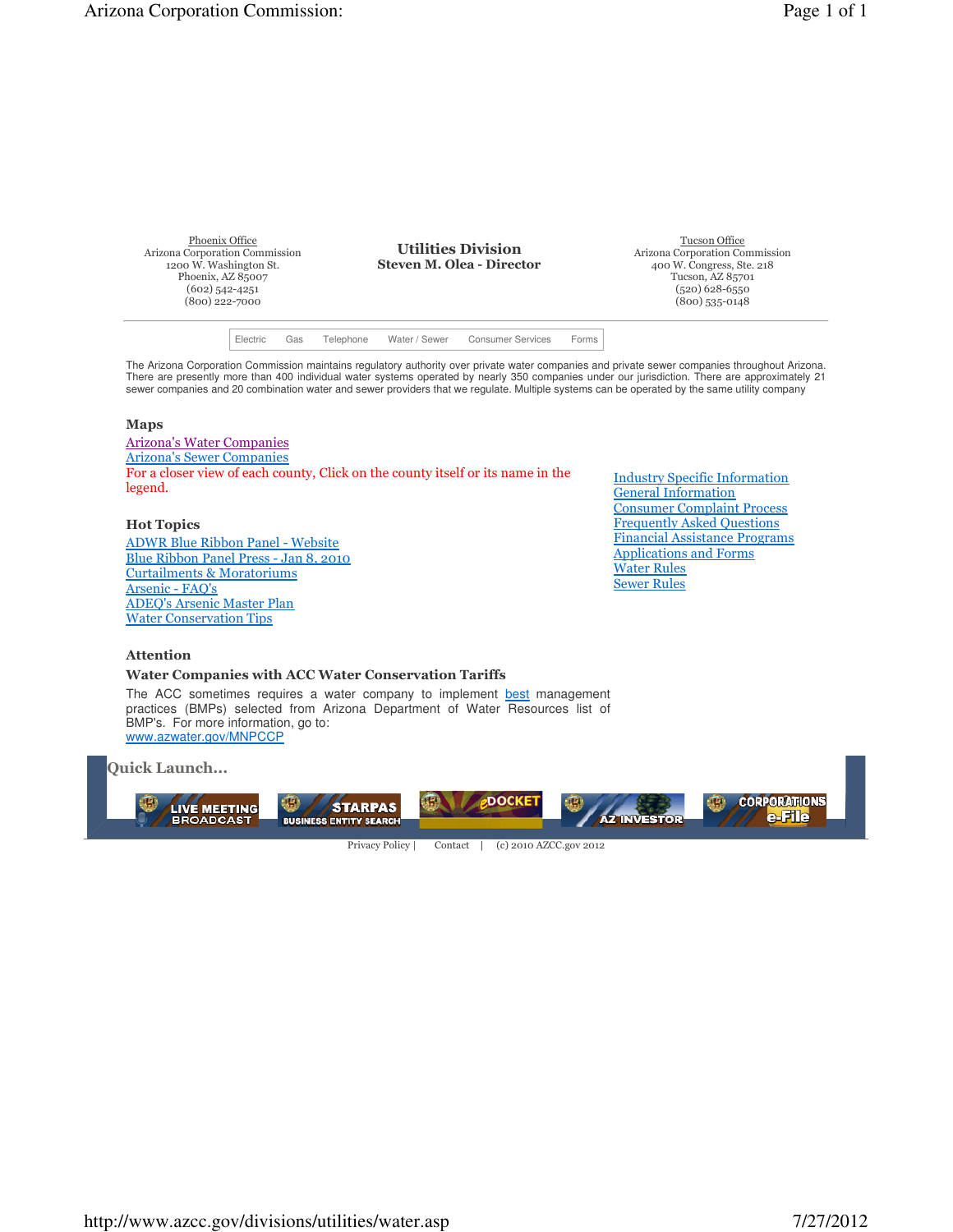# PIMA COUNTY



| 1025              | AJO IMPROVEMENT COMPANY                        | 2368              | MIRABELL WATER COMPANY, INC.                 |
|-------------------|------------------------------------------------|-------------------|----------------------------------------------|
| 2473              | ANDERSON WATER COMPANY, INC.                   | $1408$ )          | MT. LEMMON COOPERATIVE WATER COMPANY, INC.   |
| 3233              | ANWAY MANVILLE L.L.C. WATER COMPANY            | 2514              | QUAIL CREEK WATER COMPANY, INC.              |
| 1546              | ARIVACA TOWNSITE COOPERATIVE WATER COMPANY     | $2102$ )          | RANCHO DEL CONEJO WATER COMMUNITY COOPERATIV |
| $\overline{1445}$ | ARIZONA WATER COMPANY (AJO HEIGHTS)            | 3718              | RANCHO SAHUARITA WATER COMPANY               |
| 2126              | AVRA WATER COOPERATIVE, INC.                   | 1380              | <b>RAY WATER COMPANY</b>                     |
| $\overline{2304}$ | <b>COMMUNITY WATER COMPANY OF GREEN VALLEY</b> | 2003              | <b>RILLITO WATER USERS</b>                   |
| 1642              | DESPOBLADO WATER COMPANY                       | $1619$ )          | RINCON CREEK WATER COMPANY                   |
| 2309              | DIABLO VILLAGE WATER COMPANY                   | 1337              | RINCON RANCH ESTATES WATER COMPANY, INC.     |
| 1654              | <b>FARMERS WATER COMPANY</b>                   | $\overline{1723}$ | <b>RINCON WATER COMPANY</b>                  |
| 1777              | <b>FORTY-NINER WATER COMPANY</b>               | 1790              | <b>SAGUARO WATER COMPANY</b>                 |
| 3945              | FRANCESCA WATER COMPANY, INC.                  | 1831              | SANDARIO WATER COMPANY                       |
| 2025              | <b>GREEN VALLEY WATER COMPANY</b>              | 2822)             | SLEEPY HOLLOW MOBILE HOME ESTATES            |
| 2312              | HALCYON ACRES ANNEX #2 WATER COMPANY, INC.     | 1816              | SPANISH TRAIL WATER COMPANY                  |
| 1953              | HALCYON ACRES WATER USERS ASSOCIATION          | 3894              | STEAM PUMP INVESTORS, L.L.C.                 |
| $\overline{2542}$ | LA CASITA WATER COMPANY, INC.                  | 3293              | THIM UTILITY COMPANY                         |
| 1944              | <b>LAGO DEL ORO WATER COMPANY</b>              | 2594              | THIM WATER CORPORATION                       |
| 1809              | LAKEWOOD WATER COMPANY                         | 2682              | TIERRA LINDA HOMEOWNERS ASSOCIATION, INC.    |
| 1583              | LAS QUINTAS SERENAS WATER COMPANY              | 2301              | TORTOLITA WATER COMPANY, INC.                |
| 1536              | <b>LAZY C WATER SERVICE</b>                    | 1651)             | <b>VAIL WATER COMPANY</b>                    |
| 2747              | LOS CERROS WATER COMPANY, INC.                 | 2229              | VIVA DEVELOPMENT CORPORATION                 |
| 1854              | LYN-LEE WATER COMPANY                          | $2104$ )          | <b>VOYAGER WATER COMPANY</b>                 |
| 1526              | MESALAND WATER COMPANY, INC.                   | 2052              | WHY UTILITY COMPANY                          |
| 2375              | MIDVALE FARMS WATER COMPANY                    | 2221              | <b>WORDEN WATER COMPANY</b>                  |
|                   |                                                |                   |                                              |